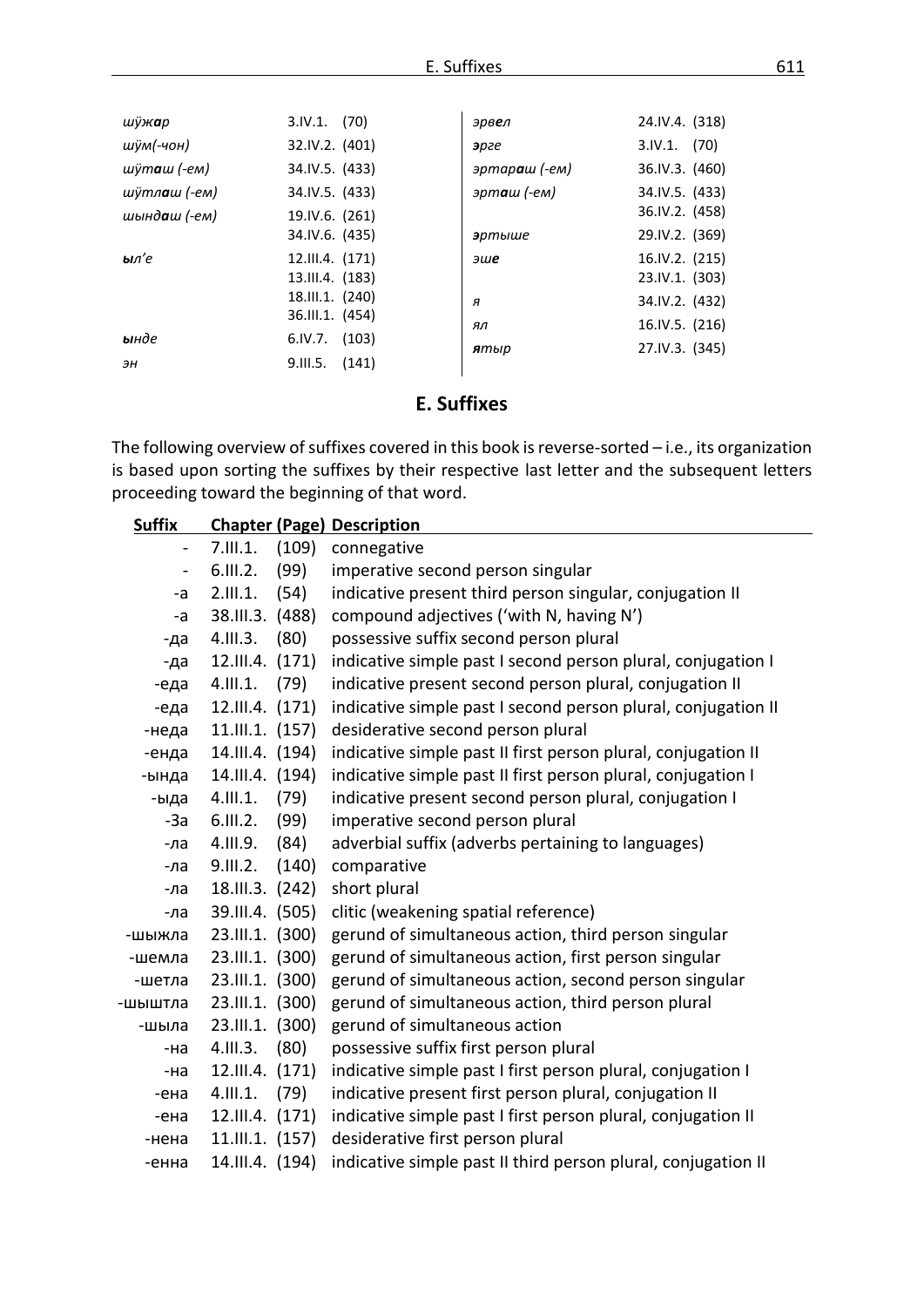| -ынна                               | 14.III.4. (194) |       | indicative simple past II third person plural, conjugation I                  |
|-------------------------------------|-----------------|-------|-------------------------------------------------------------------------------|
| -ына                                | 4.111.1.        | (79)  | indicative present first person plural, conjugation I                         |
| -г"                                 | 34.III.2. (427) |       | verbal suffix (translative, 'to become/grow N/A')                             |
| -Д"                                 |                 |       | 34.III.2. (427) verbal suffix (factitive, causative)                          |
| -ед"                                | 14.III.2. (190) |       | verbal suffix (frequentative)                                                 |
| -e                                  | 37.III.4. (476) |       | adverbial suffix ('into  (parts)')                                            |
| $-re$                               | 7.III.4.        | (111) | comitative (case)                                                             |
| -алге                               | 33.III.3. (413) |       | adjective suffix (approximative adjectives)                                   |
| -де                                 | 13.III.2. (181) |       | negative gerund                                                               |
| -ЖE                                 | 27.III.1. (342) |       | imperative third person singular                                              |
| -неже                               | 11.III.1. (157) |       | desiderative third person singular                                            |
| -(ы)Ж(Е)                            | 2.111.4.        | (56)  | possessive suffix third person singular                                       |
| -3E                                 | 32.III.3. (397) |       | nominal suffix (agent nouns)                                                  |
| -к(E)                               | 16.III.1. (209) |       | unproductive illative marker 'to, into' (1)                                   |
| -мек(е)                             | 18.III.2. (240) |       | gerund of prior action                                                        |
| -меш(ке)                            | 26.III.1. (328) |       | gerund of future action                                                       |
| -(ы)ш(кЕ)                           | 3.111.3.        | (67)  | illative                                                                      |
| -лЕ                                 | 33.III.3. (413) |       | adjective suffix (possessive 'with, having')                                  |
| -mE                                 | 14.III.3. (191) |       | passive participle                                                            |
| -дымЕ                               | 29.III.1. (364) |       | negative participle                                                           |
| -дымЕ                               | 29.III.2. (365) |       | adjective suffix (privative, 'without N, N-less')                             |
| -н(E)                               | 16.III.1. (209) |       | unproductive locative marker 'on, in' (1)                                     |
| -(ы)сЕ                              | 12.III.1. (169) |       | adjective suffix (relational)                                                 |
| -(ы)штЕ                             | 1.111.5.        | (46)  | inessive                                                                      |
| -чE                                 | 32.III.3. (397) |       | nominal suffix (agent nouns)                                                  |
| -шЕ                                 | 14.III.3. (191) |       | active participle                                                             |
| -((ы)м)шЕ                           | 2.III.9.        | (58)  | ordinal numbers                                                               |
| -(ь)Е                               |                 |       | 12.III.4. (171) indicative simple past I third person singular, conjugation I |
| -ак                                 | 8.III.7.        | (125) | clitic (emphatic)                                                             |
| -влак                               | 4.III.8.        | (83)  | plural (1)                                                                    |
| -рак                                | 6.111.3.        | (101) | comparative (degree)                                                          |
| -н'ек                               |                 |       | 39.III.5. (506) adverbial suffix ('all X', 'when (still) A', 'from/since A')  |
| $-CEK$                              | 14.III.1. (189) |       | temporal adverbial suffix 'since'                                             |
| -лык                                | 21.III.1. (271) |       | nominal/adjective suffix (purposive)                                          |
| -л"                                 | 34.III.2. (427) |       | verbal suffix ('to perform an action involving N')                            |
| -ал <sup>і</sup>                    | 34.III.2. (427) |       | verbal suffix (momentary)                                                     |
| -кал"                               | 34.III.2. (427) |       | verbal suffix (frequentative)                                                 |
| -(ы)л'                              | 17.III.2. (224) |       | verbal suffix (frequentative)                                                 |
| -am                                 | 3.111.1.        | (67)  | indicative present first person singular, conjugation I                       |
| -енам                               | 14.III.4. (194) |       | indicative simple past II first person singular, conjugation II               |
| -ынам                               | 14.III.4. (194) |       | indicative simple past II first person singular, conjugation I                |
| -em                                 | 3.III.4.        | (68)  | possessive suffix first person singular                                       |
| -em                                 | 3.111.1.        | (67)  | indicative present first person singular, conjugation II                      |
| $-eM$ <sup><math>\vert</math></sup> | 34.III.2. (427) |       | verbal suffix (translative, 'to acquire quality A')                           |
| -нем                                | 11.III.1.       | (157) | desiderative first person singular                                            |
| -(ы)м                               | 2.III.2.        | (55)  | accusative                                                                    |
| -(ы)м                               | 3.III.4.        | (68)  | possessive suffix first person singular (irregular)                           |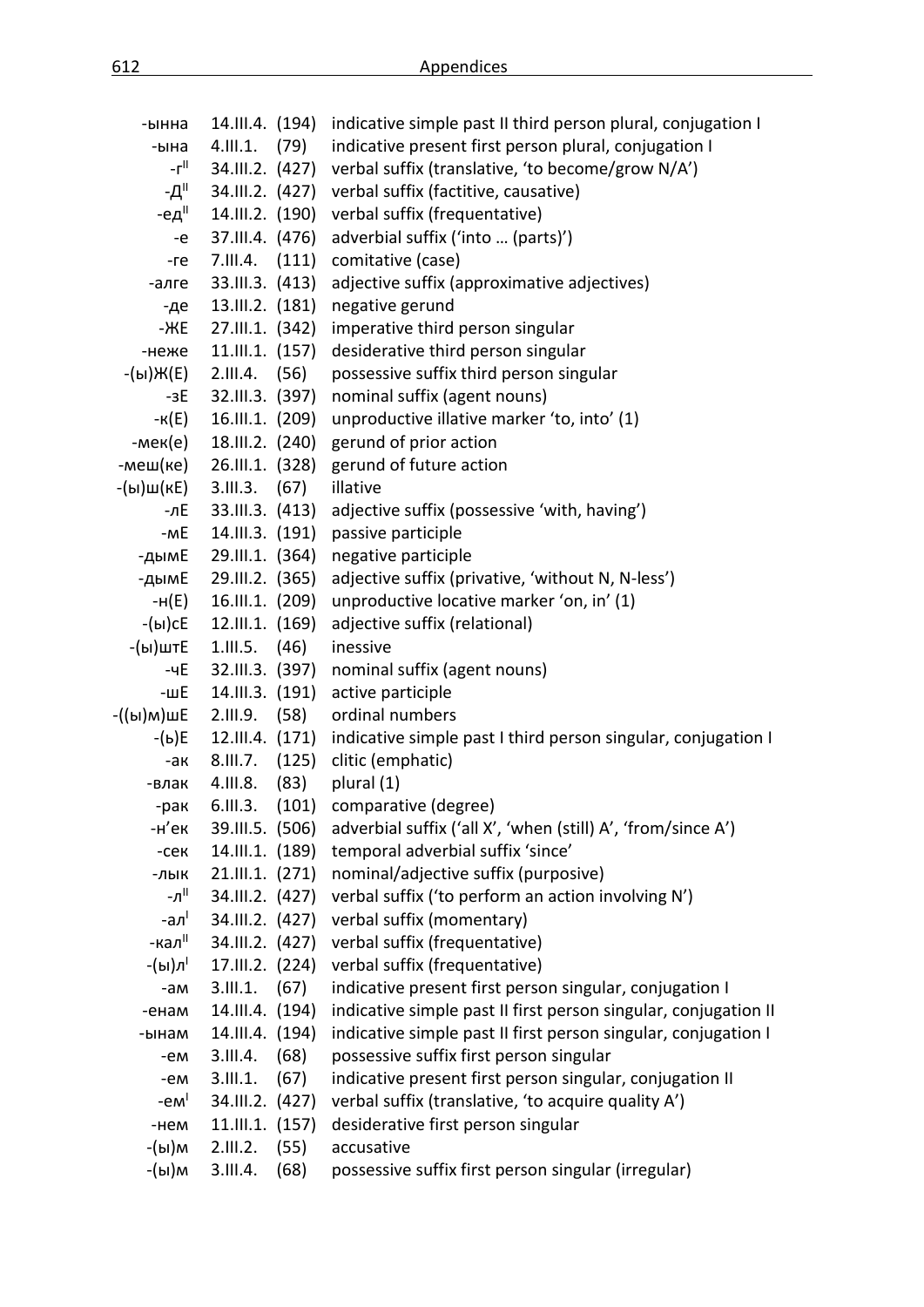| -(ы)м               | 36.III.3. (456) |       | unproductive separative marker 'from' (2)                        |
|---------------------|-----------------|-------|------------------------------------------------------------------|
| -шым                | 12.III.4. (171) |       | indicative simple past I first person singular, conjugation II   |
| -(ь)ым              | 12.III.4. (171) |       | indicative simple past I first person singular, conjugation I    |
| -ан                 | 12.III.1. (169) |       | adjective suffix (possessive 'with, having, N-y')                |
| -ан                 | 16.III.1. (209) |       | unproductive lative marker 'to' (1)                              |
| -лан                | 4.III.4.        | (81)  | dative                                                           |
| -лан"               | 34.III.2. (427) |       | verbal suffix (translative, 'to be/become A', etc.)              |
| -ман                | 8.III.4.        | (121) | necessitive infinitive                                           |
| -ен                 | 14.III.4. (194) |       | indicative simple past II third person singular, conjugation II  |
| -ен                 | 9.III.1.        | (138) | affirmative instructive gerund, conjugation II                   |
| -(ы)н               | 2.111.3.        | (55)  | genitive                                                         |
| -ын                 | 14.III.4. (194) |       | indicative simple past II third person singular, conjugation I   |
| -(ын)               | 9.111.1.        | (138) | affirmative instructive gerund, conjugation I                    |
| -(ы)н               | 17.III.1. (224) |       | collective numerals                                              |
| -(ы)н               | 12.III.2. (170) |       | adverbial suffix                                                 |
| -ч(ын)              | 16.III.1. (209) |       | unproductive separative marker 'from' (1)                        |
| -ян                 | 39.III.2. (504) |       | weakened imperative (2)                                          |
| -ан $^{\mathsf{I}}$ | 19.III.3. (257) |       | verbal suffix (translative, 'to become N; to acquire quality A') |
| -Дар"               | 34.III.2. (427) |       | verbal suffix (causative)                                        |
| -ep                 | 32.III.3. (397) |       | nominal suffix (collective nouns)                                |
| -(ы)с               | 39.III.3. (504) |       | clitic (focus, other nuances)                                    |
| $-T$                | 32.III.3. (397) |       | nominal suffix (quality nouns)                                   |
| -ат                 | 3.111.1.        | (67)  | indicative present second person singular, conjugation I         |
| -ат                 | 2.111.1.        | (54)  | indicative present third person plural, conjugation II           |
| -ат                 | 3.IV.5.         | (73)  | clitic 'and', etc.                                               |
| -енат               | 14.III.4. (194) |       | indicative simple past II second person singular, conjugation II |
| -ынат               | 14.III.4. (194) |       | indicative simple past II second person singular, conjugation I  |
| -гынат              | 37.III.2. (472) |       | indefinite pronouns and adverbs                                  |
| -ет                 | 3.III.4.        | (68)  | possessive suffix second person singular                         |
| -eт                 | 3.111.1.        | (67)  | indicative present second person singular, conjugation II        |
| -нет                | 11.III.1. (157) |       | desiderative second person singular                              |
| -(ы)кт"             | 21.III.2. (272) |       | verbal suffix (causative)                                        |
| -алт <sup>і</sup>   | 14.III.2. (190) |       | verbal suffix (intransitive, reflexive, passive, etc.)           |
| -алт <sup>іі</sup>  | 14.III.2. (190) |       | verbal suffix (momentary)                                        |
| -(ы)лт <sup>і</sup> | 22.III.2. (286) |       | verbal suffix (intransitive, reflexive, passive, etc.)           |
| $-WT$               | 12.III.4. (171) |       | indicative simple past I third person plural, conjugation II     |
| -ешт $\mathsf{I}$   | 34.III.2. (427) |       | verbal suffix (translative, 'to become/grow N/A')                |
| $-e$ шт $1$         | 34.III.2. (427) |       | verbal suffix (frequentative)                                    |
| -нешт               | 11.III.1. (157) |       | desiderative third person plural                                 |
| -(ы)шт              | 2.III.4.        | (56)  | possessive suffix third person plural                            |
| -(ы)шт              | 27.III.1. (342) |       | imperative third person plural                                   |
| -(ы)шт'             | 34.III.2. (427) |       | verbal suffix (frequentative)                                    |
| -bIT                | 2.111.1.        | (54)  | indicative present third person plural, conjugation I            |
| -MbIT               | 4.111.8.        | (83)  | sociative plural                                                 |
| -еныт               | 14.III.4. (194) |       | indicative simple past II second person plural, conjugation II   |
| -ыныт               | 14.III.4. (194) |       | indicative simple past II second person plural, conjugation I    |
| -(ы)ч               | 3.III.4.        | (68)  | possessive suffix second person singular (irregular)             |